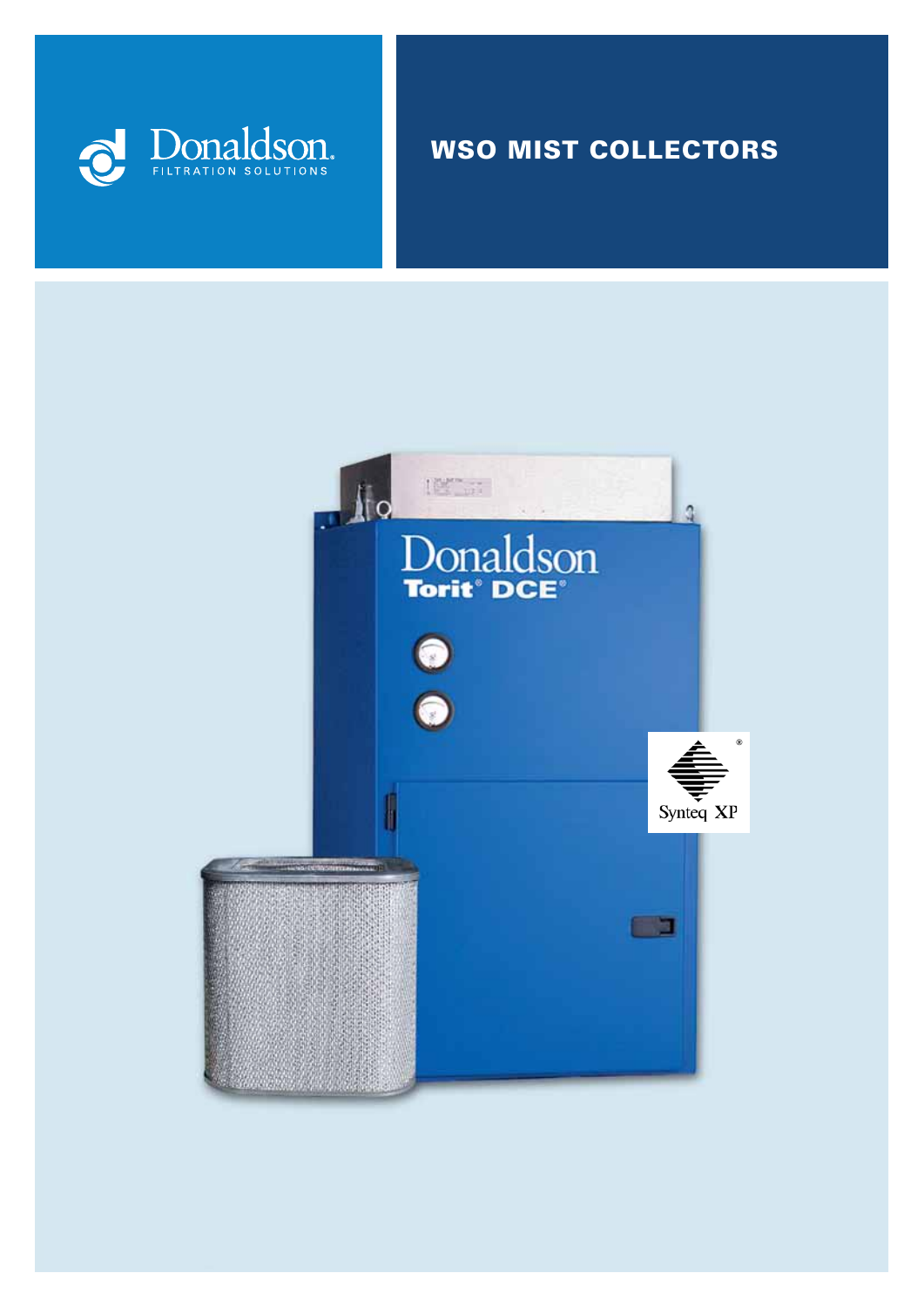# **The only Mist Collector you need**

#### Filter Solutions for oily Smoke

The Donaldson WSO mist collector provides filter solutions for oily smoke. The WSO uses revolutionary Synteq® XP filter media engineered for superior draining, resulting in lower pressure drop and longer filter life.

The WSO is ideal for lean work cells. As machining operations change, the WSO can be modified with a simple filter change, leading to leaner operations, cost savings and cleaner plant air environment.



WSO 15 with optional 3rd stage HEPA filter

## The WSO Difference

The WSO mist collector can be configured for floorand machine mounted to meet your facility's requirements. More than<br>75,000



WSO 15 floor-mounted stand with afterfilter on a horizontal machining center



mist collectors installed!

WSO 20 machine mounted with afterfilter mounted on a CNC

#### Features and Benefits

- Solutions for thermally generated oil mist applications
- Advanced Synteq® XP Media
- Cross-flow design for better drainage
- Energy savings
- Lower life cycle costs



Differential pressure gauge(s) identifies filter maintenance

One pivot lever securely retains the primary filter element

Filter is easily removed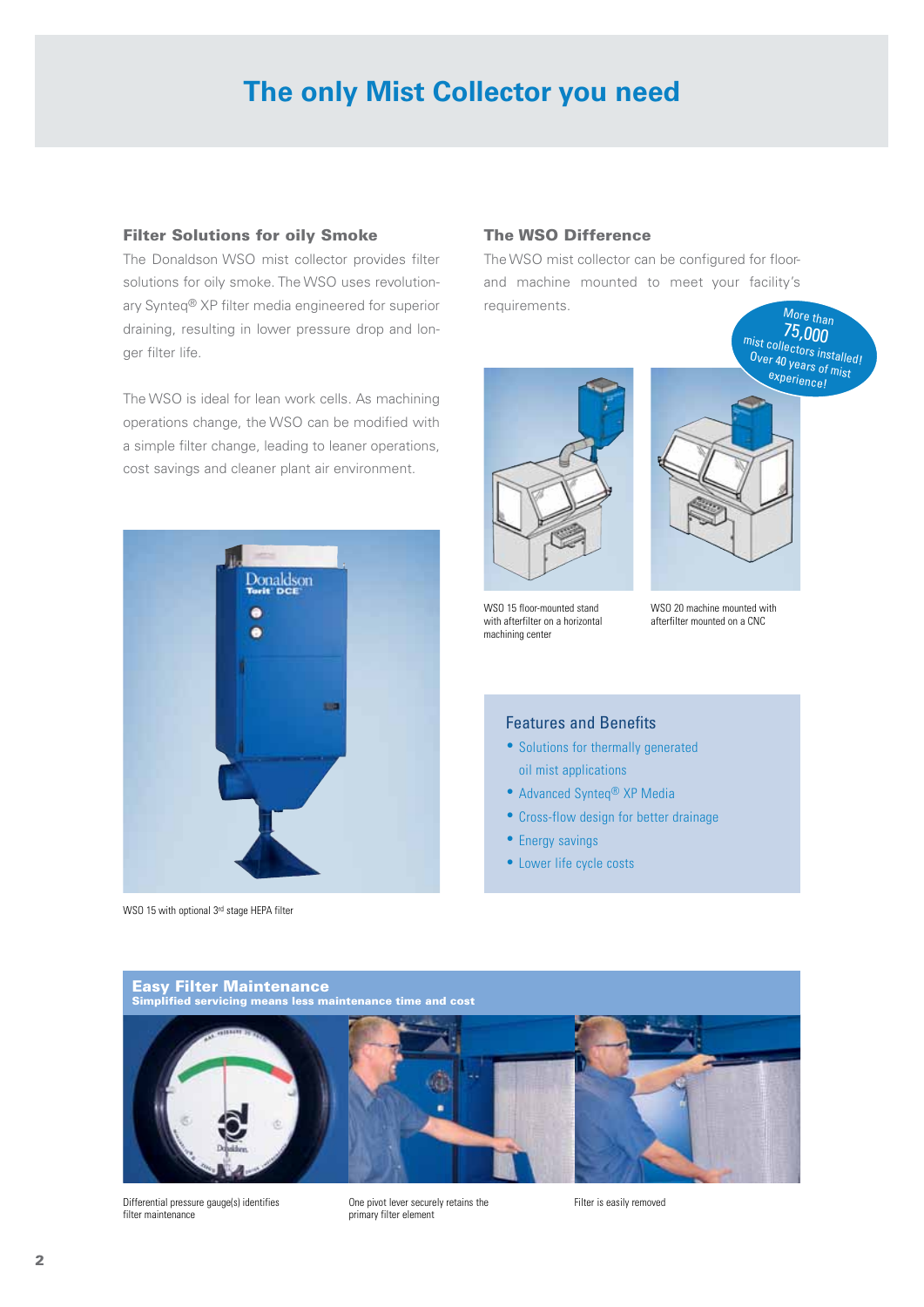# **Versatile in Smoke Application**



# 3rd Stage: Final Filter (optional)



HEPA: 99.97 % efficient on 0.3 micron mist and smoke

## 2nd Stage: Primary Filter





Synteq® XP for smoke from machining. Highest efficiency for challenging applications.

# 1st Stage: Prefilter



High efficiency 1st stage for oily smoke



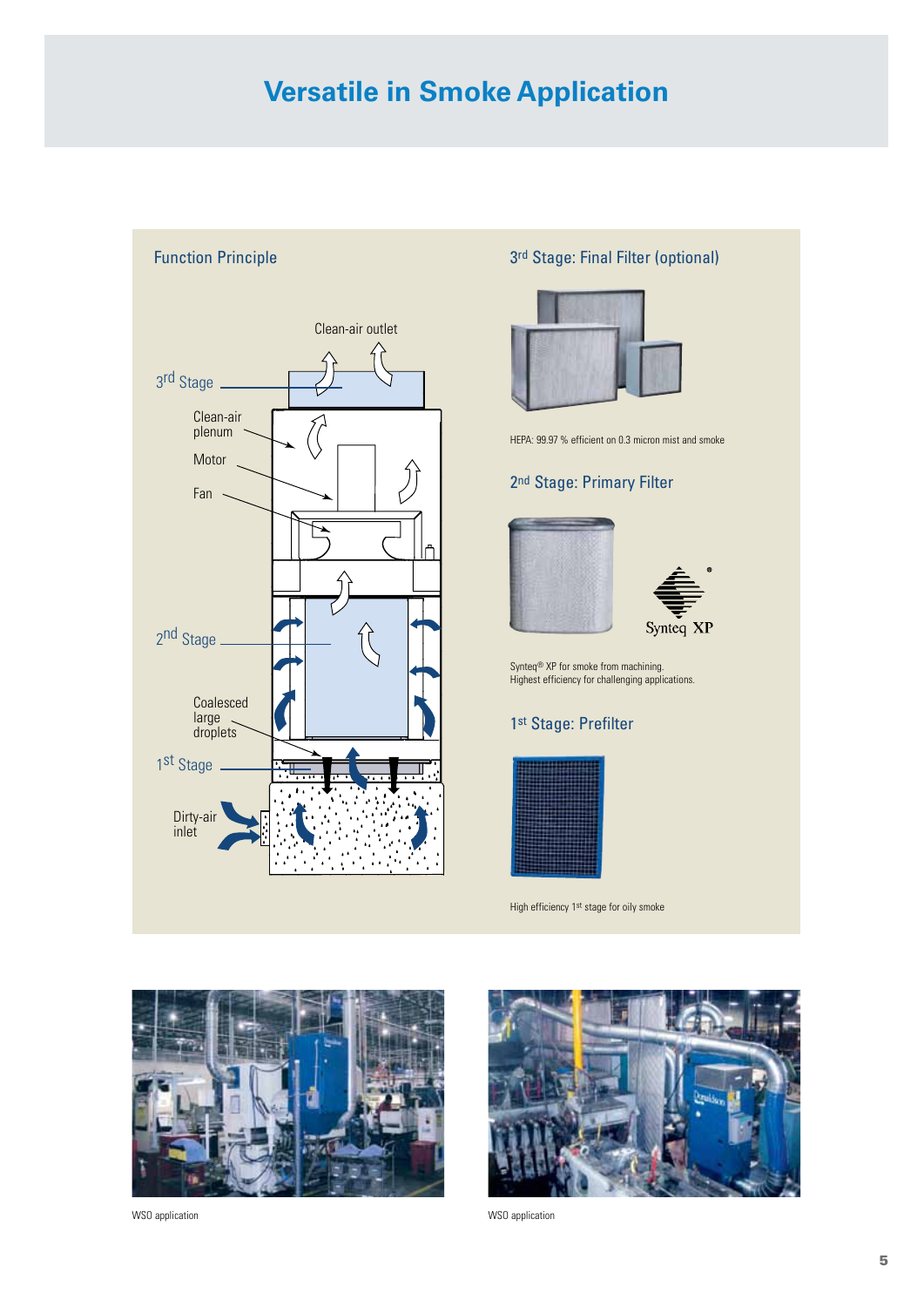# **Outperforming oblong Cartridges**

## WSO oblong Filter Shape Features

- •Up to 45% more filter surface area than pocket filters and round cartridges
- Best fit in rectangular cabinet
- •Lower pressure drop
- •Longer filter life



WSO filter shape

## Smoke Application

- Typical thermally generated oil mist particle size: 0.07 – 1.2 micron
- Smallest aerosols from machining
- 99.97 %\* removal efficiency



Smoke application

\*Stated efficiency typical for oily smoke applications using a HEPA final filter.

# Cross-flow Filter Design for better Drainage means longer Filter Life

Dirty air flows horizontally through the walls of the WSO filter, perpendicular to drainage of collected and coalesced mist.

This design promotes optimum drainage, which extends filter life and returns collected coolant for re-use. Conventional mist collectors have an upflow design impeding drainage and causing short filter life.

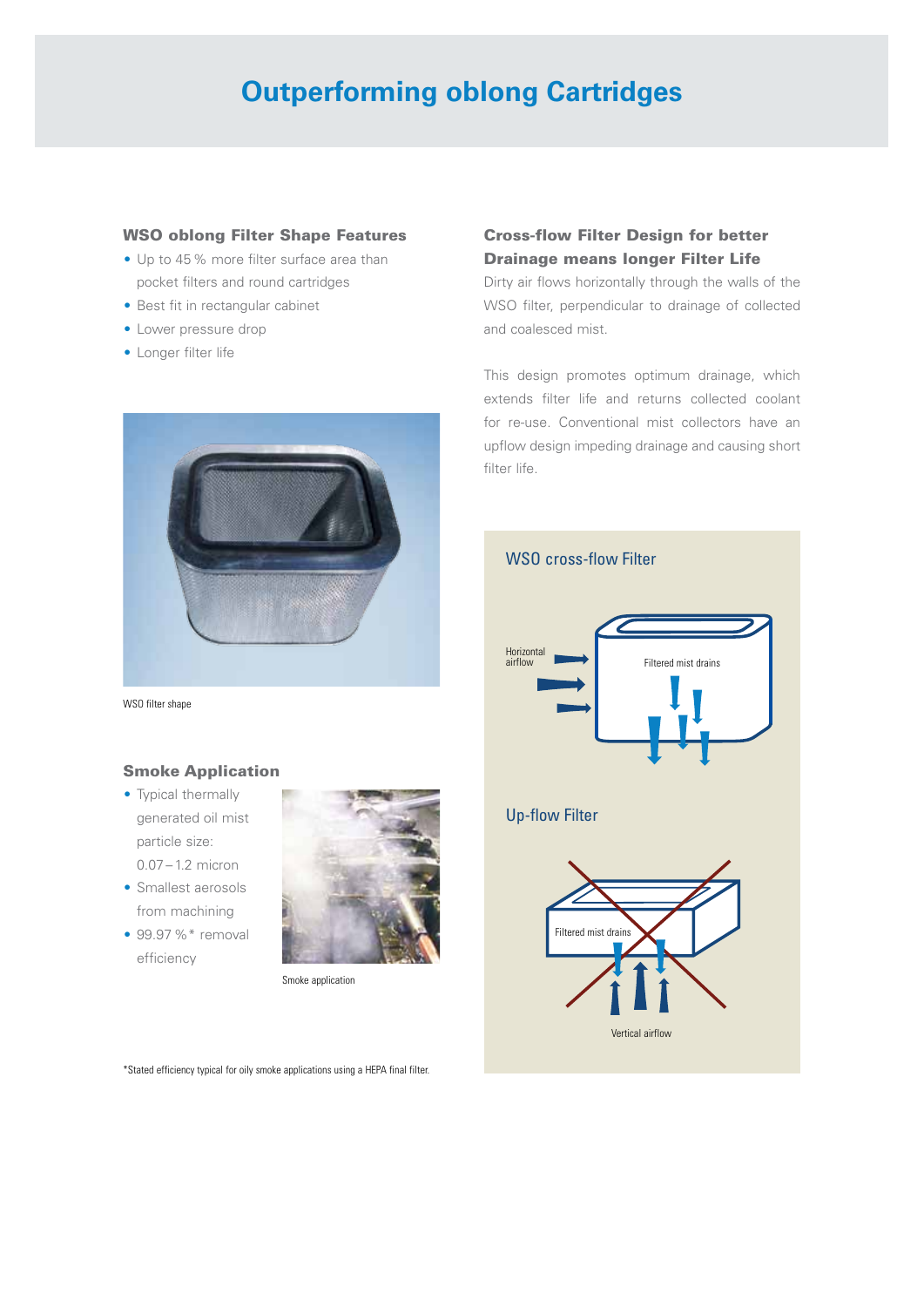# **Advanced Filter Media for Mist**

Synteq® XP is a revolutionary media for mist collection that provides high efficiency, low operating pressure drop, and long filter life when compared to traditional media.

The right photo from our Scanning Electron Microscope shows why Synteq® XP technology provides superior performance on mist collection applications.

# Synteq® XP Media with resin-free, binding Fibers

- Engineered blend of small and large fibers, with proprietary, resin-free bonding system
- •Small fibers are scientifically proven to increase efficiency
- •Large fibers provide structural support and clear drain channels
- Proprietary bonding system stabilizes pore structure for optimum performance



Glass fiber for filtration

HOW: The surface of this special binding fiber is softened with heat just enough to make it bond to the surrounding glass fibers. No webbing, no blocked pores.



• Resins reduce air pathways and block drainage



- Fibers sag under weight of oil
- Fiber movement creates larger holes that pass oil